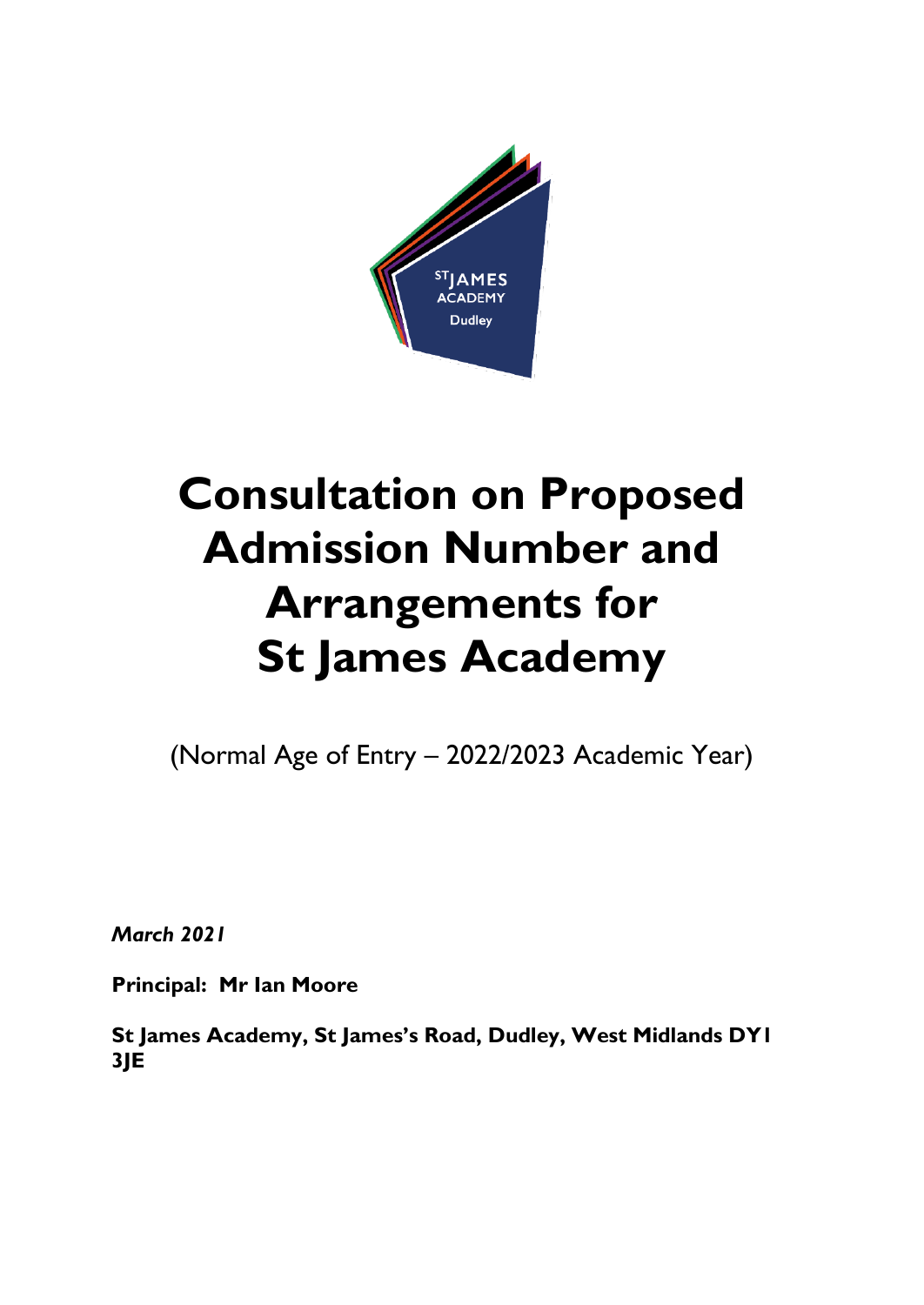# **Document Summary**

## **Principles:**

St James Academy has an Inclusive Education Policy which aims to maximise the opportunity to meet parental preference and to meet the individual needs of children wherever possible.

St James Academy does not support the use of selective admissions policies based on aptitude or academic achievement.

The admission arrangements set by the governing body ensures that the process if fair and equitable for all.

### **Legal Context:**

- School Standards and Framework Act 1998 as amended by the Education Act 2002
- The Education (Co-ordination of Admission Arrangements) (Primary Schools) (England) (Amendment) Regulations 2012
- The Education (Admission of Looked After Children) (England) Regulations 2005
- School Admissions Code 2014

## **Proposed School Admissions Policy for Normal Age of Entry in Academic Year 2022/2023**

Published Admission Number: 180

*Children will not be discriminated against as laid down by the Sex Discrimination Act 1975, The Race Relations Act 1976 as amended by the Race Relations (Amendment) Act 2000, The Human Rights Act 1998 and The Special Educational Needs and Disability Discrimination Act 2005 and The Equality Act 2010.*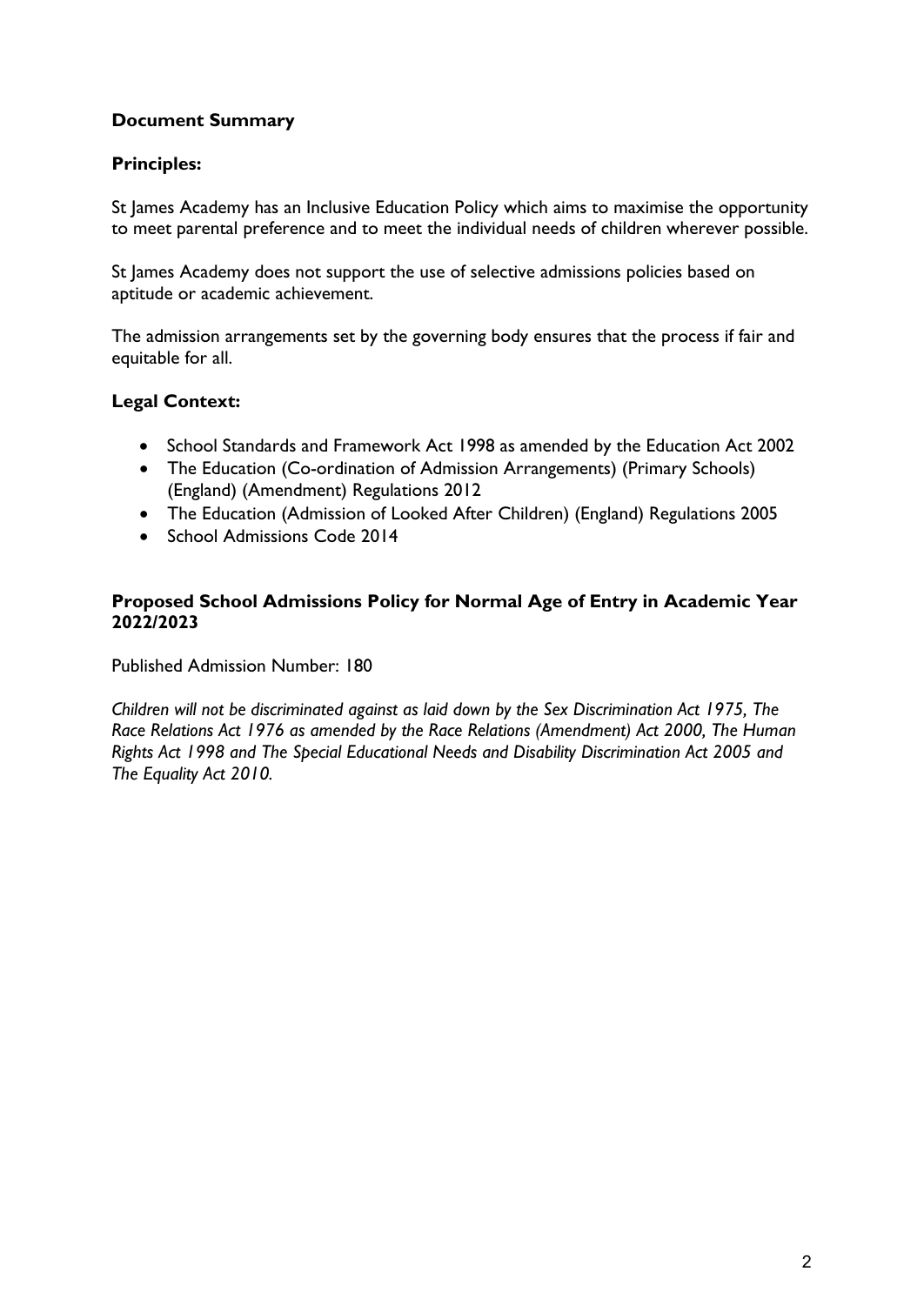**All preferences, regardless of ranking, will be assessed against the following criteria to allocate the available places where more applications are received than can be accommodated.**

- a) First priority for admission shall be given to relevant looked after children or children who were previously looked after but immediately after being looked after became subject to an adoption, Child Arrangement Order, or special guardianship order. See notes below.
- b) Second priority for admission shall be given to children with a "serious and ongoing medical condition" where St James Academy is the most appropriate school to meet the condition.

*(Parents must provide supportive information from their child's Hospital Consultant at the time of application in order to be considered under this criteria. This supportive information should include information about the needs of the child and should detail the difficulties the child would experience if they attended another school. Parents should also indicate why St James Academy* is *the most appropriate to meet their child's medical condition rather than any other school. The Governing Body will not seek to obtain medical evidence on behalf of parents.)*

- c) Third priority for admission shall be given to children who have a brother/sister, half-brother/sister (where the children share one common parent), or stepbrother/step-sister, living at the same address and who will still be attending St James Academy in the academic year 2022/2023.
- d) Any places that remain available once the above applicants have been admitted, will be filled according to those children who live closest to the school, determined by a straight-line measurement in metres, from the home address to the main entrance of the school.

## **Notes**

- Relevant looked after children means children who are looked after by a local authority in accordance with section 22 (1) of the Children Act 1989 and who is (a) in care of a Local Authority, or (b) being provided with accommodation by a Local Authority in the exercise of their social services functions.
- A child is regarded as having been in state care outside of England if they were in the care of or were accommodated by a public authority, a religious organisation, or any other provider of care whose sole or main purpose is to benefit society.
- An adoption order is an order under section 46 of the Adoptions and Children Act 2002. A Child Arrangement order is an order settling the arrangements to be made as to the person with whom the child is to live under section 8 of the Children Act 1989. Section 14A of the Children Act 1989 defines a special guardianship order as an order appointing one or more individuals to be a child's special guardian (or special guardians).
- In accordance with legislation, a child with an Education Health Care Plan (EHCP) will be offered a place if the school is named in the EHCP as the most appropriate to meet the child's individual needs, this may reduce the amount of places available for children who do not have an EHCP.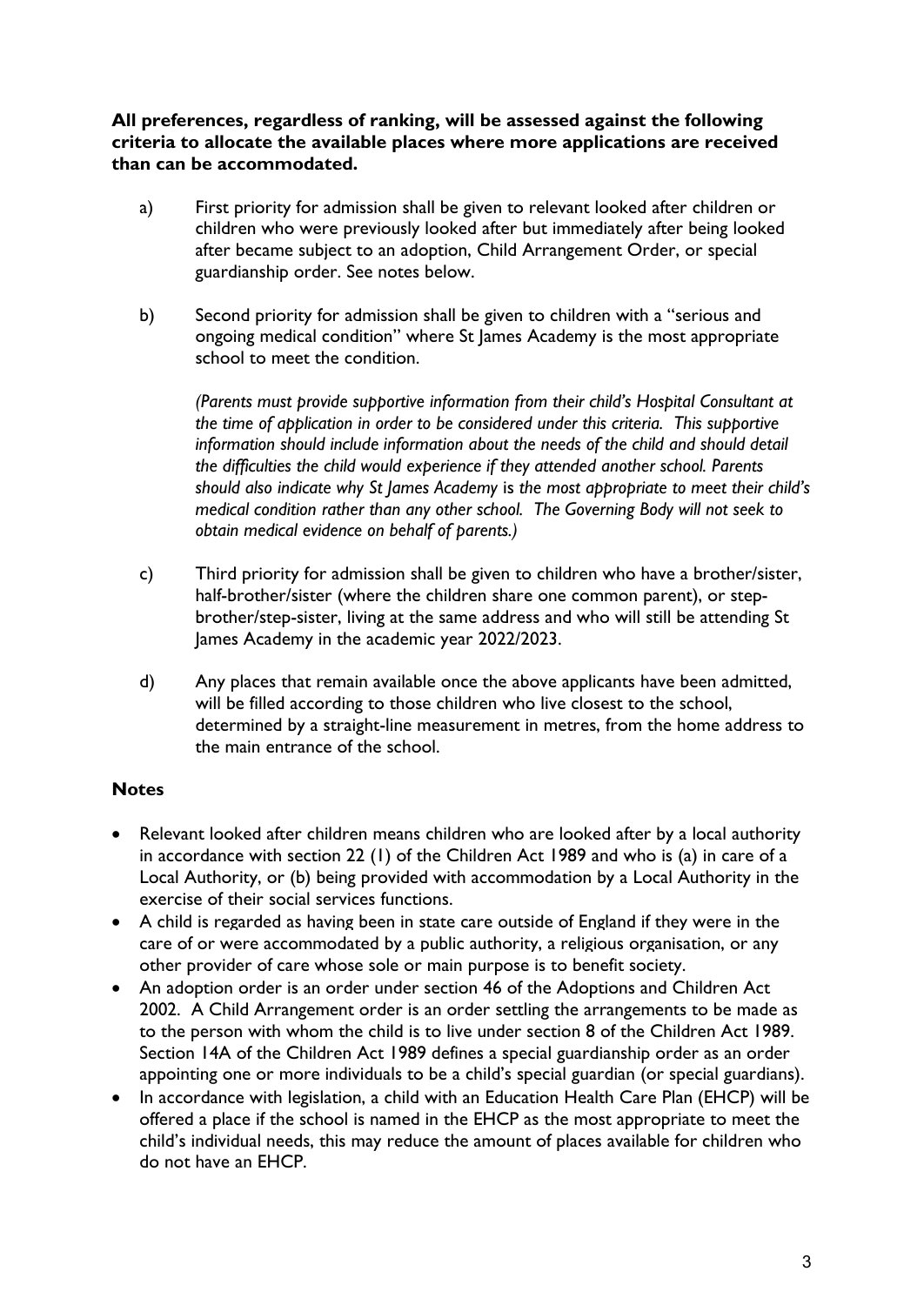- Any child not obtaining a place will be advised about the independent appeals process.
- Definition of brother or sister also relates to adopted or fostered children living at the same home address.
- The home address is considered to be the child's (along with their parents') genuine principal place of residence at the time of the allocation of places i.e. where they are normally and regularly living. If a child is resident with friends or relatives (for reasons other than guardianship), the friends' or relatives' address will not be considered for allocation purposes.
- Where parents have shared responsibility for a child, and the child lives with both parents for part of the school week, then the home address will be determined as the address where the child lives for the majority of the school week. Parents will be required to provide documentary evidence to support the address they wish to be considered for allocation purposes. At least one item of proof must demonstrate where the child lives. It is expected that parents will agree on school places before an application is made, and it may be necessary to request evidence from you to confirm that this is the case. The Academy is not in a position to intervene in disputes between parents over school applications and will request that these are resolved privately.
- Special conditions will apply in the event that one child from a set of twins or triplets does not gain admission to the preferred school through the admissions criteria. The Governing Body will exceed the admission number prevent separation of twins/triplets.
- Random allocation will be used as a tie-break in category d above to decide who has the highest priority for admission if the distance between two children's homes and the school is the same.

### **Admission of children outside of their normal age group**.

Parents may seek a place for their child outside of their normal age group, for example, if the child is gifted and talented or has experienced problems such as ill health. Parents should make their application to The Council setting out the reasons why they believe their child should be taught outside of their chronological age group.

In addition, the parents of summer born children may choose not to send that child to school until the September following their fifth birthday and may request that they are admitted out of their normal age group – to reception rather than year 1.

These parents will need to make an application alongside children applying at the normal age which should explain why it is in the child's best interest to be admitted outside of their normal age which should include information such as professional evidence as to why this is the case and why an exception should be made in the case of the child. A decision as to whether this is an appropriate course of action will be made by The Multi Academy Trust Board who will take into account the circumstances of the case.

Parents do not have the right to insist that their child is admitted to a particular year group.